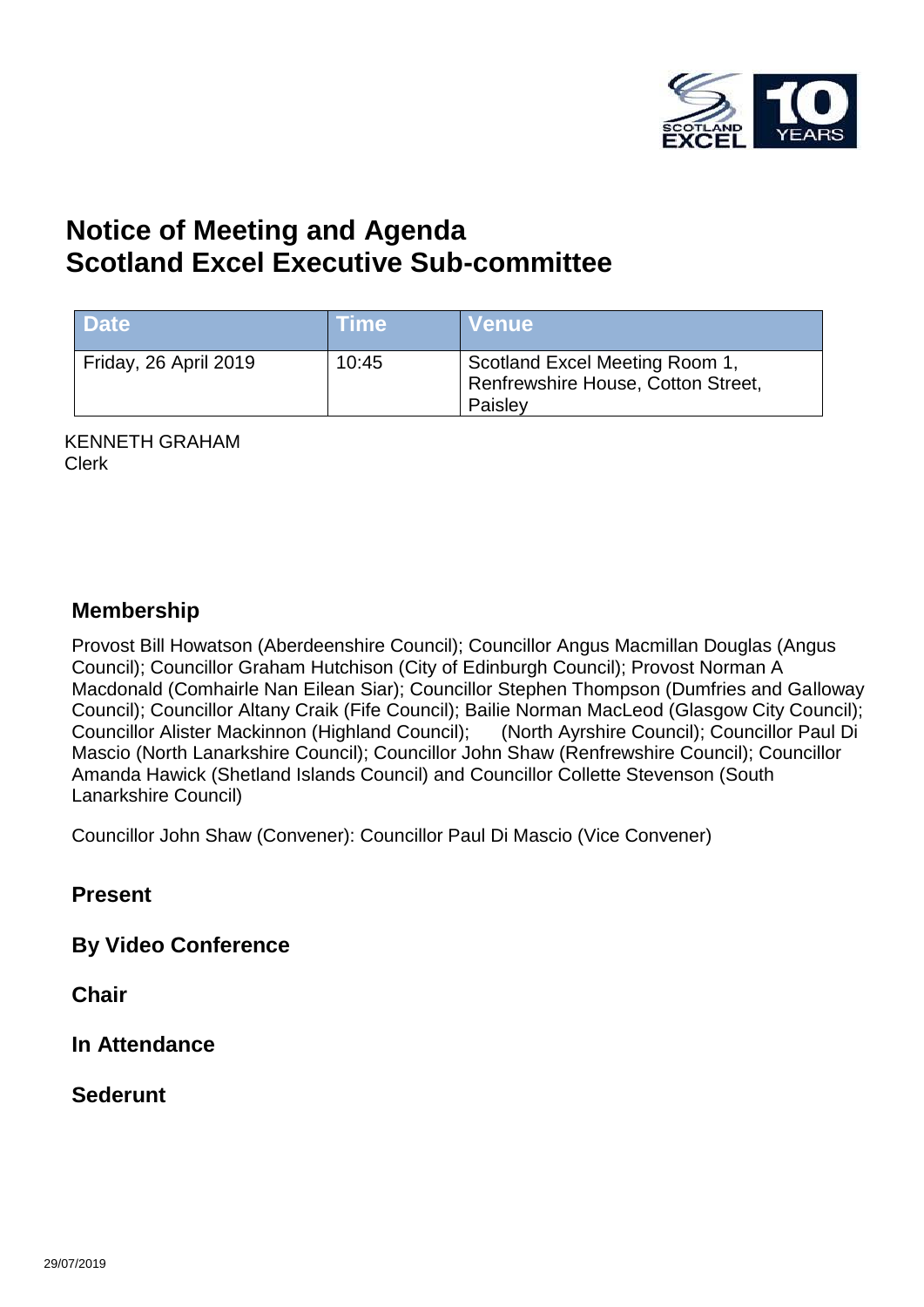## **Video Conferencing**

Should any member wish to participate using video conferencing please contact Karen Forrest on 0141 618 7444.

### **Further Information**

This is a meeting which is open to members of the public.

A copy of the agenda and reports for this meeting will be available for inspection prior to the meeting at the Customer Service Centre, Renfrewshire House, Cotton Street, Paisley and online at <http://renfrewshire.cmis.uk.com/renfrewshire/CouncilandBoards.aspx> For further information, please either email [democratic-services@renfrewshire.gov.uk](mailto:democratic-services@renfrewshire.gov.uk) or telephone 0141 618 7112.

#### **Members of the Press and Public**

Members of the press and public wishing to attend the meeting should report to the customer service centre where they will be met and directed to the meeting.